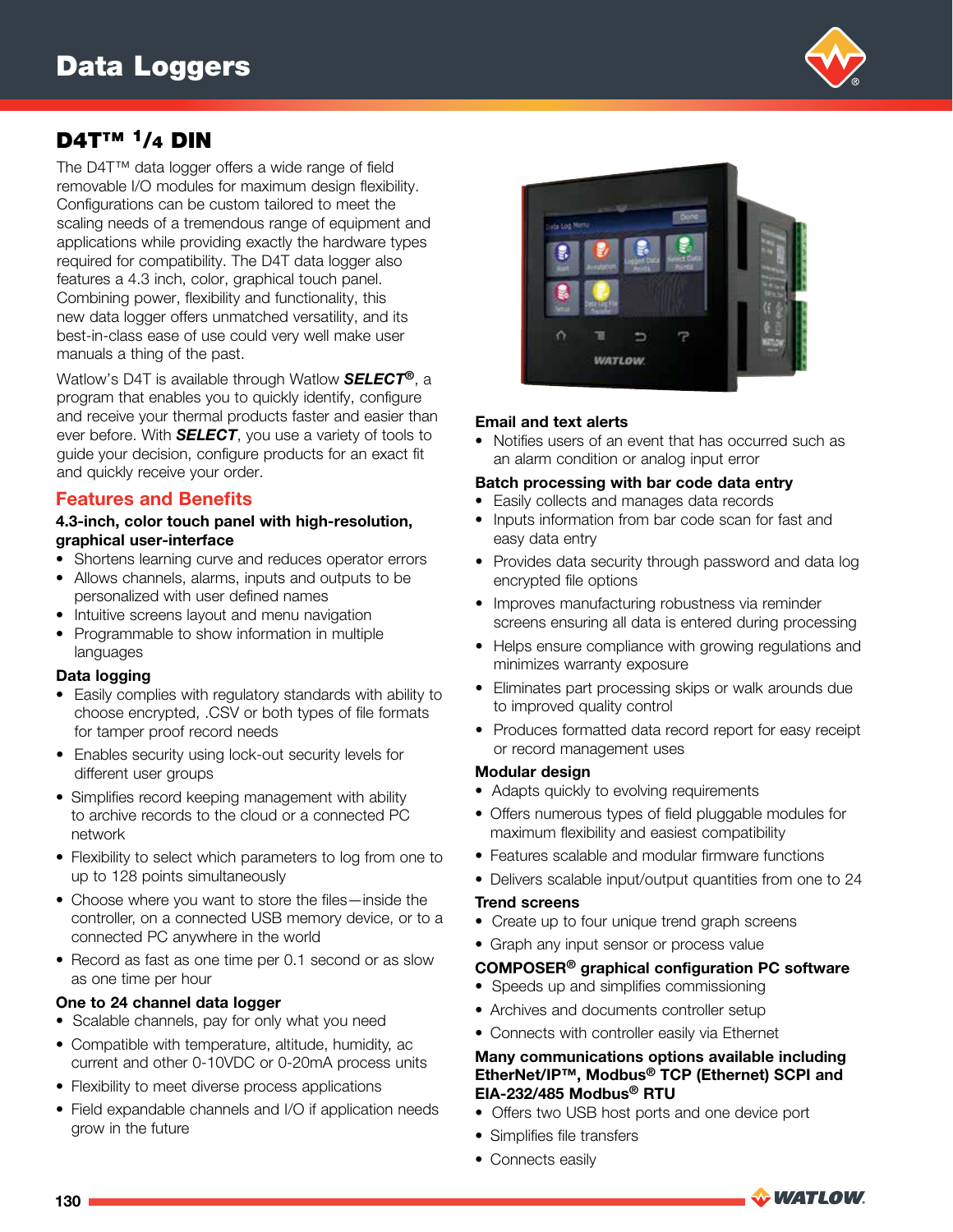

## Key Features and Options

- Ethernet Modbus<sup>®</sup> TCP connectivity
- Multiple high-speed USB host ports
- Universal, thermistor and ac current measurement inputs
- Inputs and outputs expandable from 1 to 24
- Programmable timers, counters, math and logic
- Temperature, altitude, relative humidity and Vaisala® humidity compensation
- USB configuration port
- Configuration settings can be stored and recalled
- Removable modules and connectors
- Front-panel mount and flush mounting options
- Right angle and front-screw terminal options
- UL® listed, CSA, CE, RoHS, W.E.E.E., FM
- Multi-language options
	- English, German, French, Italian, Spanish, Japanese, Korean and Chinese
- USB wired or wireless mouse user interface
	- Use in hazardous location, dirty environments or applications with gloves

## Common Specifications

#### Line Voltage/Power

• Data retention upon power failure via nonvolatile memory Functional Operating Range

- Type J: -346 to 2192°F (-210 to 1200°C)
- Type K: -454 to 2500°F (-270 to 1371°C)
- Type T: -454 to 750°F (-270 to 400°C)
- Type E: -454 to 1832°F (-270 to 1000°C)
- Type N: -454 to 2372°F (-270 to 1300°C)
- Type C: 32 to 4200°F (0 to 2315°C)
- Type D: 32 to 4200°F (0 to 2315°C)
- Type F: 32 to 2449°F (0 to 1343°C)
- Type R: -58 to 3214°F (-50 to 1767°C)
- Type S: -58 to 3214°F (-50 to 1767°C)
- Type B: 32 to 3300°F (0 to 1816°C)
- RTD (DIN): -328 to 1472°F (-200 to 800°C)
- Process: -1999 to 9999 units

## Calibration Accuracy

- Calibration accuracy and sensor conformity: ±0.1% of span, ±1°C at the calibrated ambient temperature and rated line voltage
	- $\bullet$  Types R, S, B:  $\pm 0.2\%$
	- Type T below -50°C: ±0.2%
- Calibration ambient temperature at 77°F ±5°F
- $(25^{\circ}C \pm 3^{\circ}C)$ • Accuracy span: 1000°F (540°C) min.
- Temperature stability: Typical ±0.1°F/°F (±0.1°C/°C) rise in ambient max.

## Configuration Diagnostics

• Indicates if modules present match the expected configuration settings

## USB Host Port

- Total of 2 available
- Version: USB 2.0 hi-speed
- Connector: USB Type A, high-retention
- Flash drive must be FAT32 file system
- Max. current 0.5A/port
- System Configuration Requirements
- D4T has 6 slots for flex modules (FM)
- EIA-232/485 Modbus<sup>®</sup> RTU flex module, if used, must occupy slot 6 location
- A maximum of two 10A SSR FM modules can be used in the F4T® and each will require space for 2 slots. Valid in slots 1, 2, 4 or 5

#### Wiring Termination—Touch-Safe Terminals

- Right-angle and front-screw terminal blocks for input, output and power supply connections
- Input, output and power terminals: Touch safe, removable, 12 to 30 AWG

## D4T Base Specifications

#### Line Voltage/Power

- High voltage option: 100 to 240VAC +10/-15%, 50/60Hz ±5%
- Low voltage option: 24 to 28VAC/VDC+10/-15%, 50/60Hz ±5%
- Power consumption: 23 W, 54VA

#### User Interface

- 4.3 inch TFT PCAP color graphic touch screen
- LED backlife > 50K hours
- 4 keys: Home, Main Menu, Back, Help
- Multiple languages
	- English, German, French, Italian, Spanish, Japanese, Korean and Chinese
- USB wired or wireless mouse functionality
	- Right click for 4 keys: Home, Main Menu, Back, Help

#### Environment

- NEMA 4X/IP65 front panel mount configuration only
- Operating temperature: 0 to 122°F (-18 to 50°C)
- Storage temperature: -40 to 185°F (-40 to 85°C)
- Relative humidity: 0 to 90%, non-condensing

#### Agency Approvals

- UL®/EN 61010 Listed, File E185611 QUYX
- UL<sup>®</sup> 508 Reviewed
- CSA CC.C#14, File 158031
- AMS 2750 E compliant: Analog input process values. Tip: Maximize field calibration accuracy and uniformity by using advanced F4T features such as Calibration Offset and Linearization Function Blocks. Refer to user manual for details
- RoHS by design, China RoHS Level 2, W.E.E.E.
- $\bullet$  CE
- Windows<sup>®</sup> hardware certification

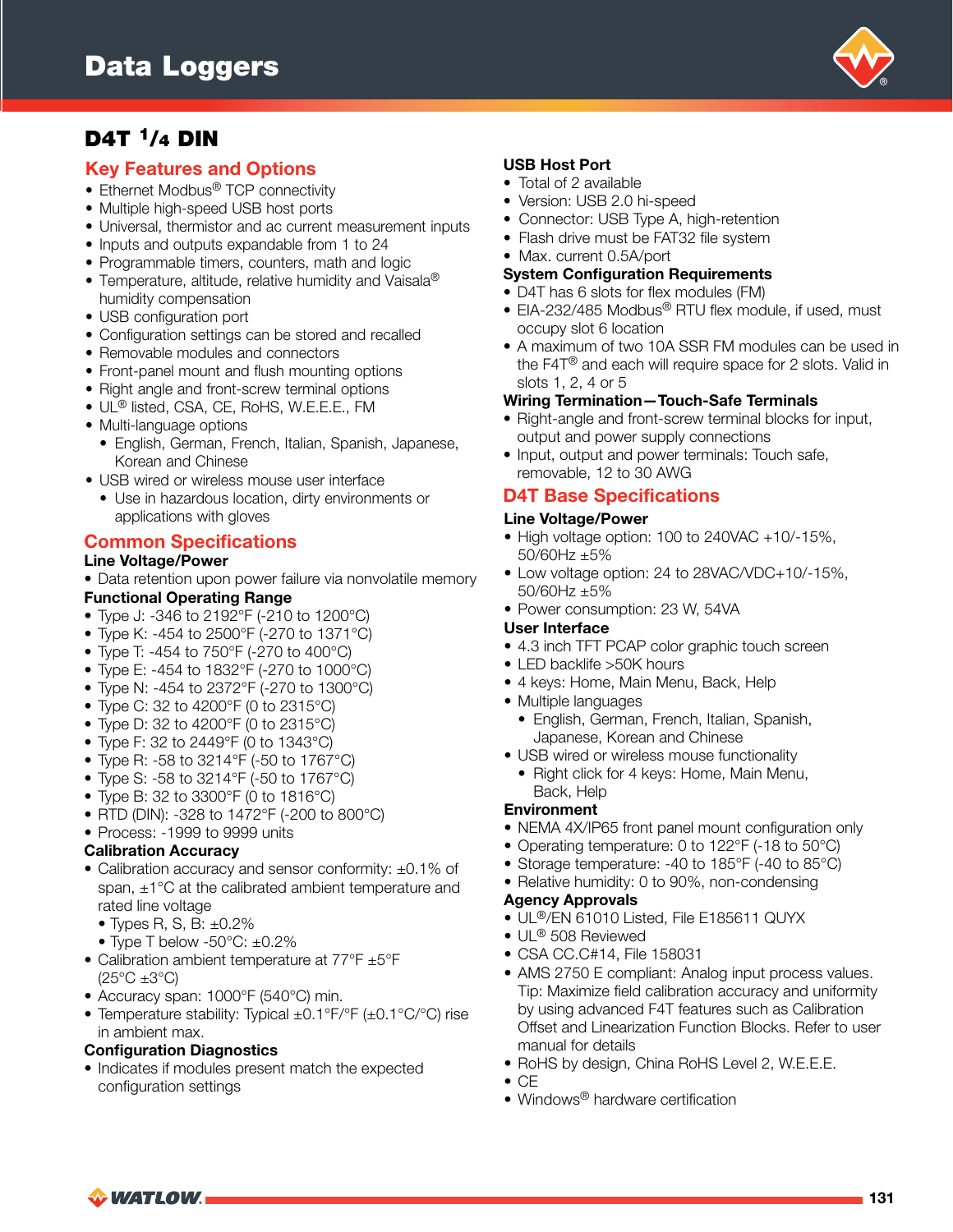

## Inputs and Outputs

- Input sampling: 10Hz
- Output update: 10Hz

## **Communications**

- Modbus<sup>®</sup> TCP (Ethernet)
- EIA-232/485 Modbus® RTU
- Isolated communications

## Data Logging

- User selectable parameters: Up to a maximum of 128 active parameters depending on configuration
- Logging interval: Programmable increments between 0.1 seconds and 60 minutes if logging to internal memory. Logging directly to USB; 1.0 seconds to 60 minutes
- File types: .CSV for standard data logging or proprietary format for encrypted data log option
- Storage: 80MB internal memory or to USB memory stick
- File transfer: Internal memory to USB host port or to Ethernet Modbus® TCP
- Transfer options: On demand by user or user programmable based on when a new data log file record is available. Utilizes TFTP and Samba protocols
- Record: Date and time stamped

#### Batch Processing with Bar Code Data Entry Via USB Scanner

- Compatible with many bar code types including Code 128, Code 39, Extended Code 39, Data Matrix, Interleaved 2 of 5, ISSN, SISAC, LOGMARS, QR, UCC/EAN-128 (GS1-128, UPC-A & E)
- Compatible with most USB scanner types such as Zebra DS4308, DS2208, LI2208 and LS2208
- USB port provides 500mA max. power supply for bar code scanner/base charging
- Display can show bar code fields up to a maximum length of 48 characters. Characters might wrap to 2 rows after 24 characters
- Program the bar code scanner to add an enter key (carriage return feed) at the end of each bar code data field sent to the F4T/D4T. Refer to USB scanner user manual **Trending**
- 4 user programmable charts
- 6 pens available per chart
- View analog sensors and process values

#### Real Time Clock with Battery Backup

- Accuracy (typical): +/-3ppm over -15 to 50°C
- Typical battery life: 10 years at 77°F (25°C)
- Field replaceable lithium battery

#### Number of Function Blocks by Ordering Option

| <b>Function Block</b>                                    | <b>Basic</b> | Set 1 | Set 2 |
|----------------------------------------------------------|--------------|-------|-------|
| Alarm                                                    | 6            | 8     | 14    |
| Compare                                                  | None         | 4     | 16    |
| Counter                                                  | None         | 4     | 16    |
| Linearization                                            | 4            | 4     | 8     |
| Logic                                                    | None         | 12    | 24    |
| <b>Math</b>                                              | <b>None</b>  | 12    | 24    |
| <b>Process Value</b>                                     | 4            | 4     | 8     |
| <b>Special Output Function</b><br>(including compressor) | None         | 2     | 4     |
| <b>Timer</b>                                             | None         | 6     | 16    |
| <b>Variable</b>                                          |              | 12    | 24    |

#### Compare

• Greater than, less than, equal, not equal, greater than or equal, less than or equal

#### **Counters**

• Counts up or down, loads predetermined value on load signal

#### **Linearization**

• Interpolated or stepped

## Logic

• And, nand, or, nor, equal, not equal, latch, flip-flop

#### Math

• Average, process scale, switch over, deviation scale, differential (subtract), ratio (divide), add, multiply, absolute difference, minimum, maximum, square root, sample and hold, pressure-to-altitude and dew point

## Process Value

• Sensor backup, average, crossover, wet bulb-dry bulb, switch over, differential (subtract), ratio (divide), add, multiply, absolute difference, minimum, maximum, square root, altitude, Vaisala® relative humidity and pressure-to-altitude

## Special Output Function

• Compressor control (cool and/or dehumidify with single compressor), motorized valve, sequencer

## **Timers**

• On pulse, delay, one shot or retentive

## Variable

• User value for digital or analog variable

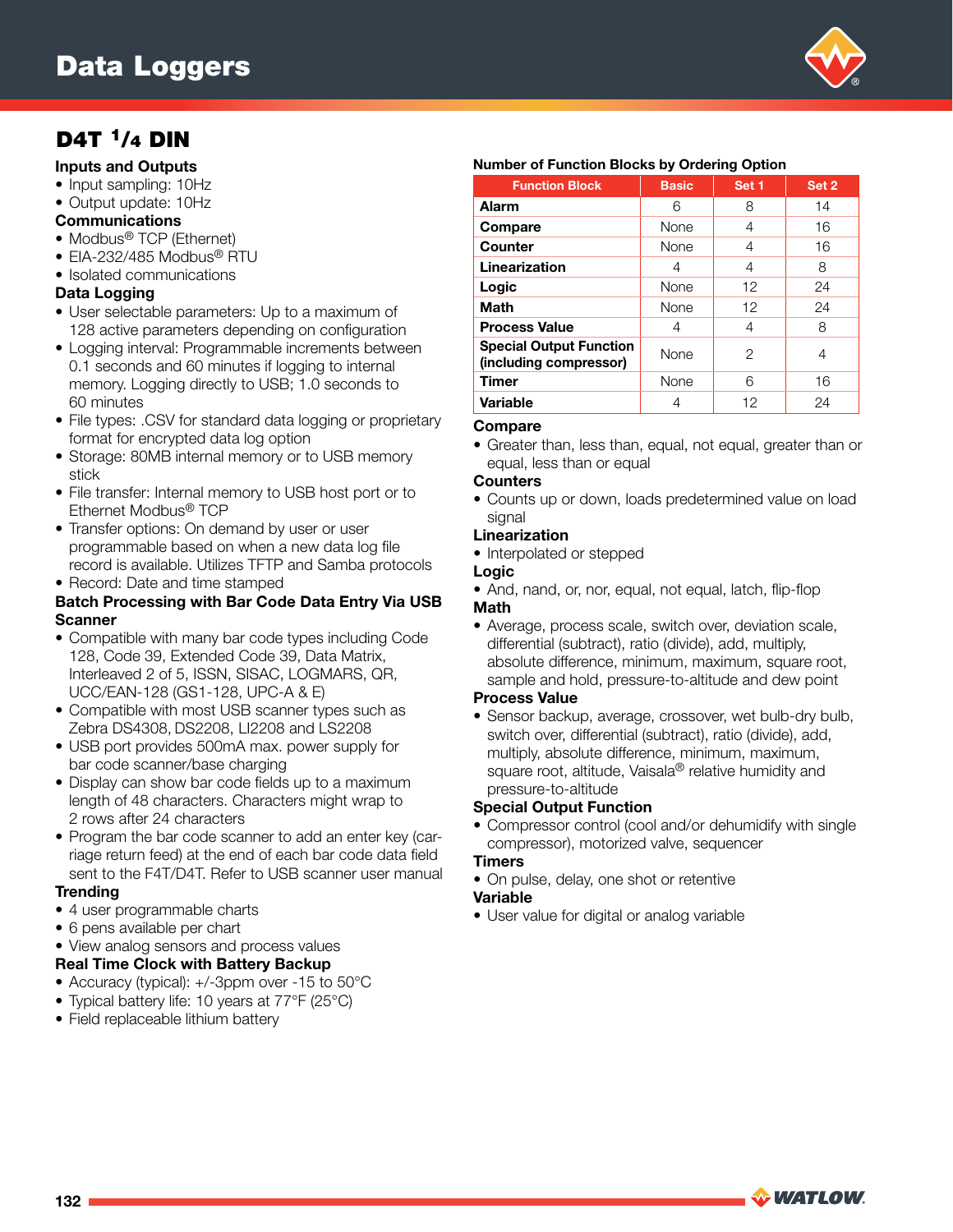

Panel Mount Dimensions



## Flush Mount Dimensions

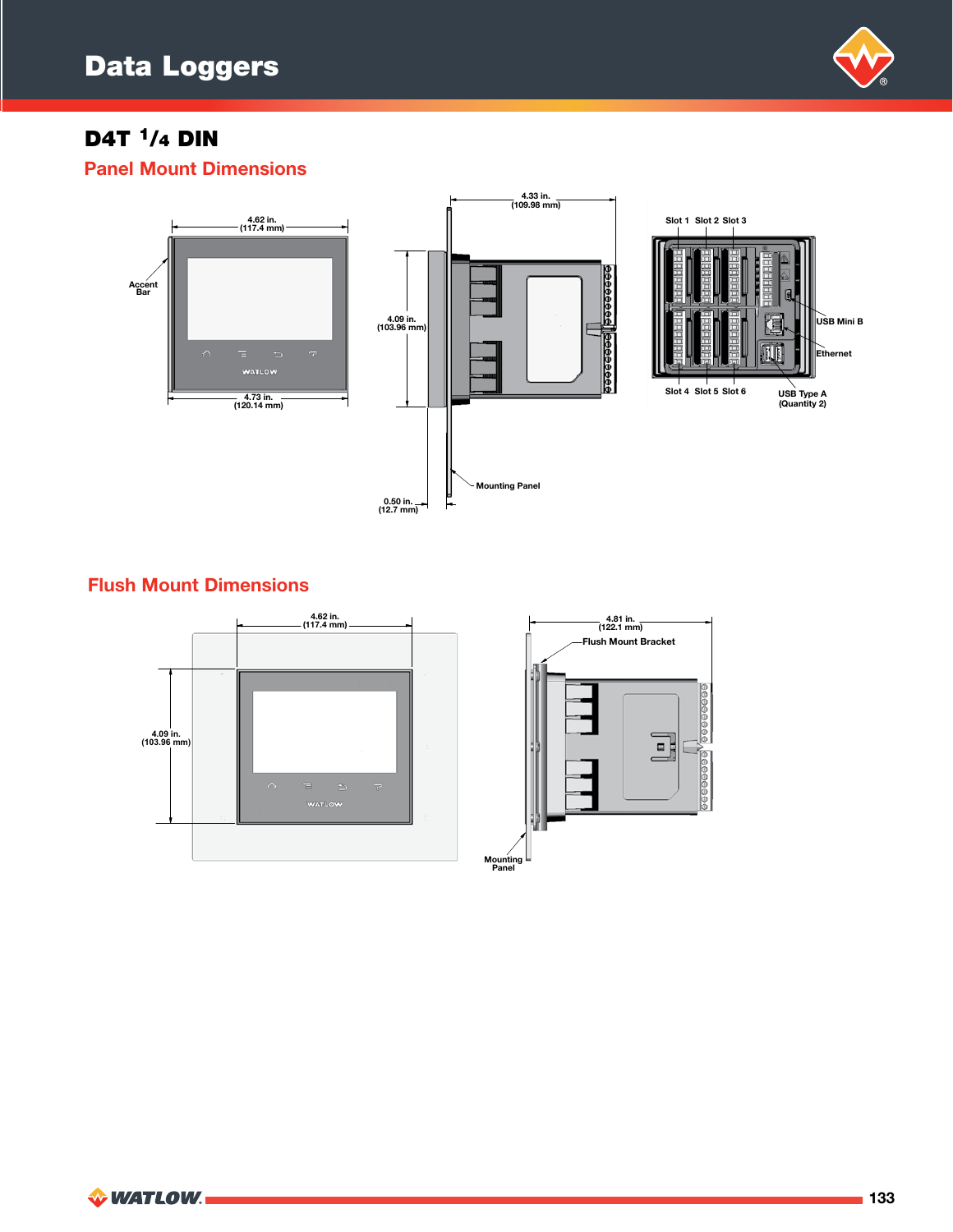

## Ordering Information

Part Number Base includes: 4.3 inch color graphical touch screen, standard bus communications, Ethernet, Modbus® TCP and SCPI protocol.

WATLOW

|                                                      | שווושרו אום ו                                                                                    |                                           |                                                                   |                                      |                                                                                           |       |                                               |                                           |                                                                                        |                                                                                                |                                        |                                                                                              |                                                                                       |  |  |
|------------------------------------------------------|--------------------------------------------------------------------------------------------------|-------------------------------------------|-------------------------------------------------------------------|--------------------------------------|-------------------------------------------------------------------------------------------|-------|-----------------------------------------------|-------------------------------------------|----------------------------------------------------------------------------------------|------------------------------------------------------------------------------------------------|----------------------------------------|----------------------------------------------------------------------------------------------|---------------------------------------------------------------------------------------|--|--|
| $\odot$ $\odot$<br><b>Model</b>                      | $(3)$<br><b>Base</b><br><b>Type</b>                                                              | $\left( 4\right)$<br>Appl.<br><b>Type</b> | (5)<br><b>Data</b><br><b>Logging &amp;</b><br><b>Trend Charts</b> |                                      | $\bf{(6)}$<br>Pwr. Sup. Voltage,<br><b>Conn. Style, Watlow</b><br><b>Logo Screenprint</b> |       | $\cal{O}$<br><b>Function</b><br><b>Blocks</b> | (3)(9)<br><b>Future</b><br><b>Options</b> |                                                                                        | (10)(1)<br>Doc., Accent Bar,<br>Replacement<br><b>Conn. &amp; Custom</b>                       | (12)<br><b>I'bbA</b><br><b>Options</b> | $(13)$ $(14)$<br><b>Nbr. Logging</b><br><b>Channels &amp; Input</b><br><b>Hardware Types</b> | (15)<br>Nbr. of Aux./Alarm<br><b>Outputs, Digital</b><br><b>Inputs &amp; Hardware</b> |  |  |
| D <sub>4</sub>                                       | Τ                                                                                                |                                           |                                                                   |                                      |                                                                                           |       |                                               | AA                                        |                                                                                        |                                                                                                | 5                                      |                                                                                              |                                                                                       |  |  |
| $\circledcirc$                                       |                                                                                                  |                                           |                                                                   |                                      | <b>Base Type</b>                                                                          |       |                                               |                                           | 13 49 Number of Logging Channels & Input Hardware Types                                |                                                                                                |                                        |                                                                                              |                                                                                       |  |  |
| $T =$                                                | Touch screen                                                                                     |                                           |                                                                   |                                      |                                                                                           |       |                                               |                                           | Universal Input(s) (T/C, RTD 2- or 3-wire, 0-10VDC, 0-20mA)                            |                                                                                                |                                        |                                                                                              |                                                                                       |  |  |
|                                                      |                                                                                                  |                                           |                                                                   |                                      |                                                                                           |       |                                               |                                           | $U1 = 1$ channel                                                                       |                                                                                                |                                        |                                                                                              |                                                                                       |  |  |
| $\circledcirc$                                       |                                                                                                  |                                           |                                                                   |                                      | <b>Application Type</b>                                                                   |       |                                               |                                           | $U2 = 2$ channels                                                                      |                                                                                                |                                        |                                                                                              |                                                                                       |  |  |
| $1 =$                                                | Standard                                                                                         |                                           |                                                                   |                                      |                                                                                           |       |                                               |                                           | $U3 = 3$ channels                                                                      |                                                                                                |                                        |                                                                                              |                                                                                       |  |  |
| $\circledS$                                          |                                                                                                  |                                           |                                                                   |                                      | <b>Data Logging and Trend Charts</b>                                                      |       |                                               |                                           | $U4 = 4$ channels                                                                      |                                                                                                |                                        |                                                                                              |                                                                                       |  |  |
| $J =$                                                | Data logging                                                                                     |                                           |                                                                   |                                      |                                                                                           |       |                                               |                                           | $U5 = 5$ channels                                                                      |                                                                                                |                                        |                                                                                              |                                                                                       |  |  |
| $K =$                                                |                                                                                                  |                                           |                                                                   |                                      |                                                                                           |       |                                               |                                           | $U6 = 6$ channels                                                                      |                                                                                                |                                        |                                                                                              |                                                                                       |  |  |
| $L =$                                                | Data logging with encrypted files<br>Data logging with graphical trend charts                    |                                           |                                                                   |                                      |                                                                                           |       |                                               |                                           | <b>Thermistor Input(s)</b>                                                             |                                                                                                |                                        |                                                                                              |                                                                                       |  |  |
| $M =$                                                | Data logging with encrypted files, graphical trend charts and                                    |                                           |                                                                   |                                      |                                                                                           |       |                                               |                                           | $T1 = 1$ channel                                                                       |                                                                                                |                                        |                                                                                              |                                                                                       |  |  |
|                                                      |                                                                                                  |                                           |                                                                   |                                      | batch processing with bar code data entry                                                 |       |                                               |                                           |                                                                                        | $T2 = 2$ channels                                                                              |                                        |                                                                                              |                                                                                       |  |  |
|                                                      |                                                                                                  |                                           |                                                                   |                                      |                                                                                           |       |                                               |                                           | $T3 = 3$ channels                                                                      |                                                                                                |                                        |                                                                                              |                                                                                       |  |  |
|                                                      | $\circled{6}$<br><b>Power Supply Voltage, Connector Style,</b><br><b>Watlow Logo Screenprint</b> |                                           |                                                                   |                                      |                                                                                           |       |                                               |                                           |                                                                                        | $T4 = 4$ channels<br>$T5 = 5$ channels                                                         |                                        |                                                                                              |                                                                                       |  |  |
|                                                      |                                                                                                  |                                           |                                                                   | <b>Power Supply</b><br><b>Watlow</b> |                                                                                           |       |                                               |                                           | $T6 = 6$ channels                                                                      |                                                                                                |                                        |                                                                                              |                                                                                       |  |  |
|                                                      |                                                                                                  | <b>Power Supply</b>                       |                                                                   |                                      | <b>Connector</b>                                                                          |       | Logo                                          |                                           |                                                                                        |                                                                                                |                                        | Universal Input(s) (T/C, RTD 2-wire, 0-10VDC, 0-20mA)                                        |                                                                                       |  |  |
| $\triangleleft$<br>$=$                               |                                                                                                  | 100 to 240VAC                             |                                                                   |                                      | Right angle (standard)                                                                    |       | Yes                                           |                                           |                                                                                        | $04 = 4$ channels                                                                              |                                        |                                                                                              |                                                                                       |  |  |
| 2 <br>$=$                                            | 100 to 240VAC                                                                                    |                                           |                                                                   |                                      | <b>No</b><br>Right angle (standard)                                                       |       |                                               |                                           |                                                                                        | $08 = 8$ channels                                                                              |                                        |                                                                                              |                                                                                       |  |  |
| 3<br>$=$                                             | 100 to 240VAC<br>Front screw<br>Yes                                                              |                                           |                                                                   |                                      |                                                                                           |       |                                               | $12 = 12$ channels                        |                                                                                        |                                                                                                |                                        |                                                                                              |                                                                                       |  |  |
| 4<br>$=$                                             |                                                                                                  | 100 to 240VAC                             |                                                                   | Front screw<br>No                    |                                                                                           |       |                                               |                                           |                                                                                        | $16 = 16$ channels                                                                             |                                        |                                                                                              |                                                                                       |  |  |
| $\overline{5}$<br>$\, =$                             |                                                                                                  |                                           | 24 to 28VAC or VDC                                                | Right angle (standard)               |                                                                                           |       |                                               |                                           |                                                                                        | $20 = 20$ channels                                                                             |                                        |                                                                                              |                                                                                       |  |  |
| 6<br>$=$                                             |                                                                                                  |                                           | 24 to 28VAC or VDC                                                |                                      | Right angle (standard)                                                                    |       | <b>No</b>                                     |                                           |                                                                                        | $24 = 24$ channels                                                                             |                                        |                                                                                              |                                                                                       |  |  |
| 7<br>$\equiv$                                        |                                                                                                  |                                           | 24 to 28VAC or VDC                                                | Front screw<br>Yes                   |                                                                                           |       |                                               |                                           |                                                                                        | <b>Thermistor Input(s)</b>                                                                     |                                        |                                                                                              |                                                                                       |  |  |
| $8 =$                                                | <b>No</b><br>24 to 28VAC or VDC<br>Front screw                                                   |                                           |                                                                   |                                      |                                                                                           |       | $TA = 4$ channels                             |                                           |                                                                                        |                                                                                                |                                        |                                                                                              |                                                                                       |  |  |
|                                                      |                                                                                                  |                                           |                                                                   |                                      |                                                                                           |       |                                               |                                           |                                                                                        | $TB = 8$ channels<br>$TC = 12$ channels                                                        |                                        |                                                                                              |                                                                                       |  |  |
| $\circledcirc$                                       |                                                                                                  |                                           |                                                                   |                                      | <b>Function Blocks</b>                                                                    |       |                                               |                                           |                                                                                        | $TD = 16$ channels                                                                             |                                        |                                                                                              |                                                                                       |  |  |
|                                                      |                                                                                                  | <b>Basic Set</b>                          |                                                                   |                                      | Set 1                                                                                     | Set 2 |                                               |                                           |                                                                                        | $TE = 20$ channels                                                                             |                                        |                                                                                              |                                                                                       |  |  |
| $A =$                                                |                                                                                                  | X                                         |                                                                   |                                      |                                                                                           |       |                                               |                                           |                                                                                        | $TF = 24$ channels                                                                             |                                        |                                                                                              |                                                                                       |  |  |
| $B =$                                                |                                                                                                  |                                           |                                                                   |                                      | X                                                                                         |       |                                               |                                           | Custom                                                                                 |                                                                                                |                                        |                                                                                              |                                                                                       |  |  |
| $\mathsf{C}$<br>$\equiv$                             |                                                                                                  |                                           |                                                                   |                                      |                                                                                           |       | X                                             |                                           |                                                                                        | $XX =$ Different channel quantity and combination options. Contact                             |                                        |                                                                                              |                                                                                       |  |  |
| (8)(9)                                               |                                                                                                  |                                           |                                                                   |                                      | <b>Future Options</b>                                                                     |       |                                               |                                           |                                                                                        | factory for assistance.                                                                        |                                        |                                                                                              |                                                                                       |  |  |
|                                                      |                                                                                                  | $AA =$ Future Options                     |                                                                   |                                      |                                                                                           |       |                                               |                                           |                                                                                        |                                                                                                |                                        |                                                                                              | ® Number of Auxiliary/Alarm Outputs, Digital Inputs & Hardware                        |  |  |
| $\mathbf{\overline{(10)}}$ $\mathbf{\overline{(1)}}$ |                                                                                                  |                                           |                                                                   |                                      | <b>Documentation, Accent Bar, Replacement</b>                                             |       |                                               |                                           |                                                                                        |                                                                                                |                                        |                                                                                              | Options below are not available with 6 or 24 channel input models                     |  |  |
|                                                      |                                                                                                  |                                           |                                                                   |                                      | <b>Connectors &amp; Custom</b>                                                            |       |                                               |                                           |                                                                                        | $A =  $ None                                                                                   |                                        |                                                                                              |                                                                                       |  |  |
|                                                      |                                                                                                  | <b>Documentation</b>                      |                                                                   |                                      | <b>Decorated Brush Aluminum Accent Bar</b>                                                |       |                                               |                                           |                                                                                        | <b>Single Output</b>                                                                           |                                        |                                                                                              |                                                                                       |  |  |
|                                                      |                                                                                                  | <b>DVD/QSG</b>                            |                                                                   | Gray                                 | <b>Blue</b>                                                                               | Red   | <b>None</b>                                   |                                           | $C =$                                                                                  | 1 switched dc/open collector                                                                   |                                        |                                                                                              |                                                                                       |  |  |
| $1A =$                                               |                                                                                                  | Yes                                       |                                                                   | Χ                                    |                                                                                           |       |                                               |                                           | $E =$                                                                                  |                                                                                                |                                        | 1 mechanical relay 5A, Form C output                                                         |                                                                                       |  |  |
| $1B =$                                               |                                                                                                  | Yes                                       |                                                                   |                                      | X                                                                                         |       |                                               |                                           | $F =$                                                                                  | 1 universal process/retransmit                                                                 |                                        |                                                                                              |                                                                                       |  |  |
| $1C =$                                               |                                                                                                  | Yes                                       |                                                                   |                                      |                                                                                           | Χ     |                                               |                                           |                                                                                        | <b>Multiple Digital Inputs/Outputs</b>                                                         |                                        |                                                                                              |                                                                                       |  |  |
| $1D =$                                               |                                                                                                  | Yes                                       |                                                                   |                                      |                                                                                           |       | Χ                                             |                                           | $D =$<br>$P =$                                                                         | 6 digital I/O                                                                                  |                                        | 3 universal process/retransmit outputs                                                       |                                                                                       |  |  |
| $1E =$                                               |                                                                                                  | <b>No</b>                                 |                                                                   | Χ                                    |                                                                                           |       |                                               |                                           | $B =$                                                                                  |                                                                                                |                                        |                                                                                              | 3 mechanical relay 5A, 2 Form C and 1 Form A (Form A shares a                         |  |  |
| $1F =$                                               |                                                                                                  | No                                        |                                                                   |                                      | Χ                                                                                         |       |                                               |                                           |                                                                                        | common with 1 Form C)                                                                          |                                        |                                                                                              |                                                                                       |  |  |
| $1G =$                                               |                                                                                                  | <b>No</b>                                 |                                                                   |                                      |                                                                                           | X     |                                               |                                           | J =                                                                                    | 4 mechanical relay 5A, Form A                                                                  |                                        |                                                                                              |                                                                                       |  |  |
| $1H =$                                               |                                                                                                  | <b>No</b>                                 |                                                                   |                                      |                                                                                           |       | Χ                                             |                                           | $K =$                                                                                  | 2 SSRs Form A, 0.5A                                                                            |                                        |                                                                                              |                                                                                       |  |  |
| $1J =$                                               | Replacement connectors only - for the model number entered                                       |                                           |                                                                   |                                      |                                                                                           |       |                                               |                                           | T *=                                                                                   | 2 SSRs at 10A                                                                                  |                                        |                                                                                              |                                                                                       |  |  |
| $XX =$                                               | Contact factory, other custom-firmware, preset parameters, locked<br>code, logo                  |                                           |                                                                   |                                      |                                                                                           |       |                                               |                                           | 2 SSRs at 2A each, SSRs grouped in 2 pairs with each pair<br>$L =$<br>sharing a common |                                                                                                |                                        |                                                                                              |                                                                                       |  |  |
|                                                      | <b>Communications</b><br><b>Additional Options</b>                                               |                                           |                                                                   |                                      |                                                                                           |       |                                               |                                           |                                                                                        |                                                                                                |                                        |                                                                                              |                                                                                       |  |  |
| $\circledR$<br>$5 =$                                 | None                                                                                             |                                           |                                                                   |                                      |                                                                                           |       |                                               |                                           |                                                                                        | $M =$ Modbus <sup>®</sup> RTU 232/485                                                          |                                        |                                                                                              |                                                                                       |  |  |
|                                                      |                                                                                                  |                                           |                                                                   |                                      |                                                                                           |       |                                               |                                           | <b>Custom</b>                                                                          |                                                                                                |                                        |                                                                                              |                                                                                       |  |  |
|                                                      |                                                                                                  |                                           |                                                                   |                                      |                                                                                           |       |                                               |                                           |                                                                                        | $X =$<br>Different output quantity and combination options. Contact<br>factory for assistance. |                                        |                                                                                              |                                                                                       |  |  |

\*Option "T" not available with digit 13 & 14, options U5, U6, T5, T6, 20, 24, TE and TF.

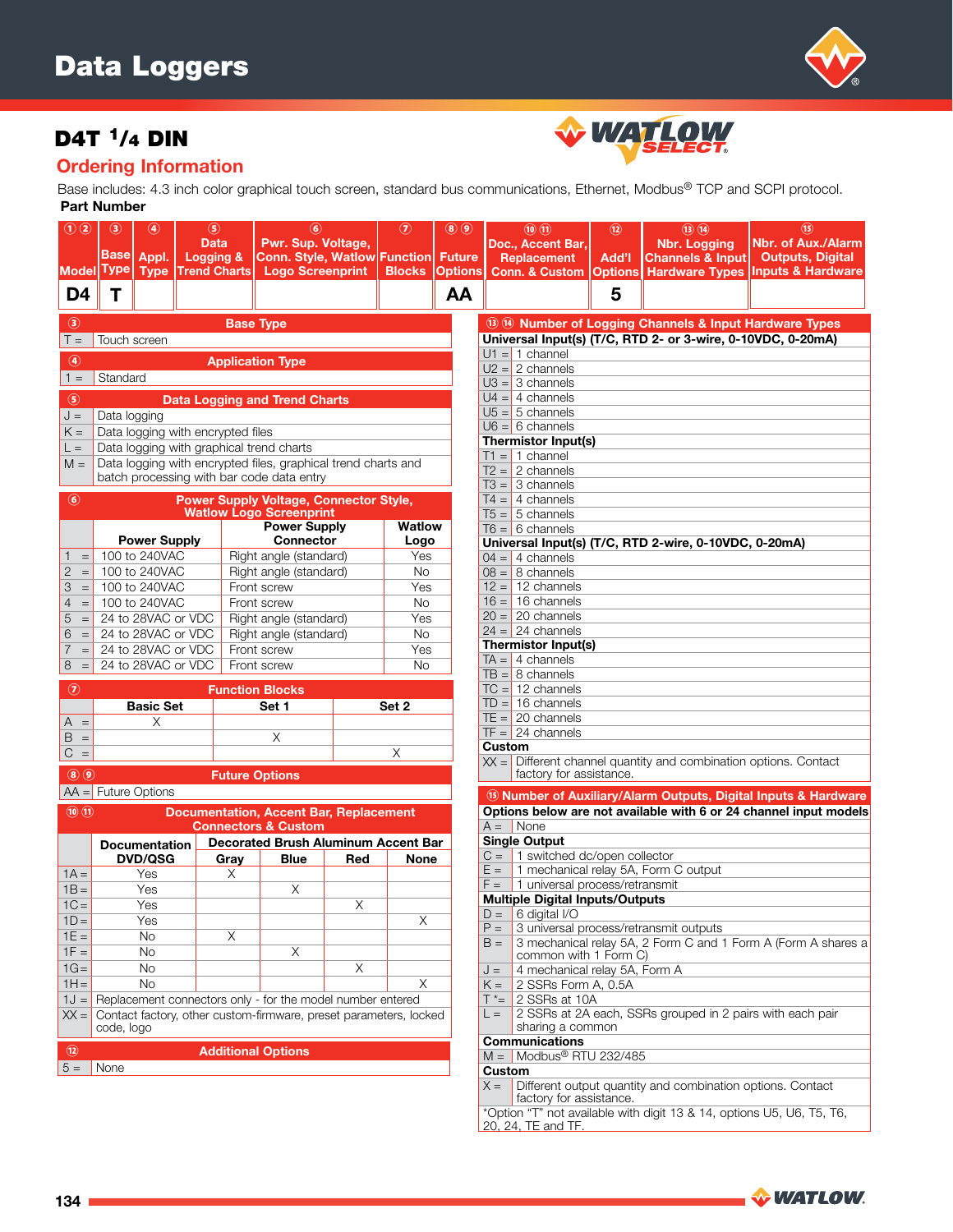

## RMA PLUS™ Remote Access Module

Watlow's RMA PLUS™ remote access module supports Watlow's powerful EZ-ZONE® RM temperature controller family by communicating with and providing access to all EZ-ZONE RM modules in a system.

EZ-ZONE RMA users have had to spend more time than desired to connect their entire system. Now the RMA PLUS offers standard state-of-the-art connectivity from the device to the entire system. Real-time communication is possible via a built-in Ethernet switch or USB. Users can also connect to third-party and legacy devices because the RMA PLUS acts as a gateway between Modbus® TCP and Modbus® RTU.

The device comes standard with a built-in managed Ethernet switch with two Ethernet jacks. Up to three Modbus® TCP sessions, three Watbus over Ethernet sessions and one Watbus over USB session is available in a single device. Users can also log up to 16 gigabytes of data standard or upgrade to a maximum of 32 gigabytes. Configuration and data logs are available as Windows® files so they can be easily accessed. In addition, discovery and transfer speeds have gone from minutes with the legacy EZ-ZONE RMA to just seconds with the RMA PLUS.

Because the RMA PLUS is an essential component of the EZ-ZONE RM family, users receive all the benefits and support of working with Watlow®.

To view a comparison between the legacy EZ-ZONE RM Access Module and the new RMA Plus go to www.watlow.com/rmaplus.



## Features and Benefits

#### Plug and play access to EZ-ZONE RM family

• Integrates easily into existing systems

#### Built-in Ethernet switch

- Eliminates the need to provide a switch for small systems
- Offers port mirroring for troubleshooting
- Protects from broadcast and multicast storms

#### Integrated USB connection

- Provides easy connection from PC with no converter
- Ensures real-time communication from software packages

## Modbus® TCP and Modbus® RTU

- Allows users to build tables based on individual needs
- Connects to third-party and legacy devices

#### Data logging

• Offers users the opportunity to log any data point in the system

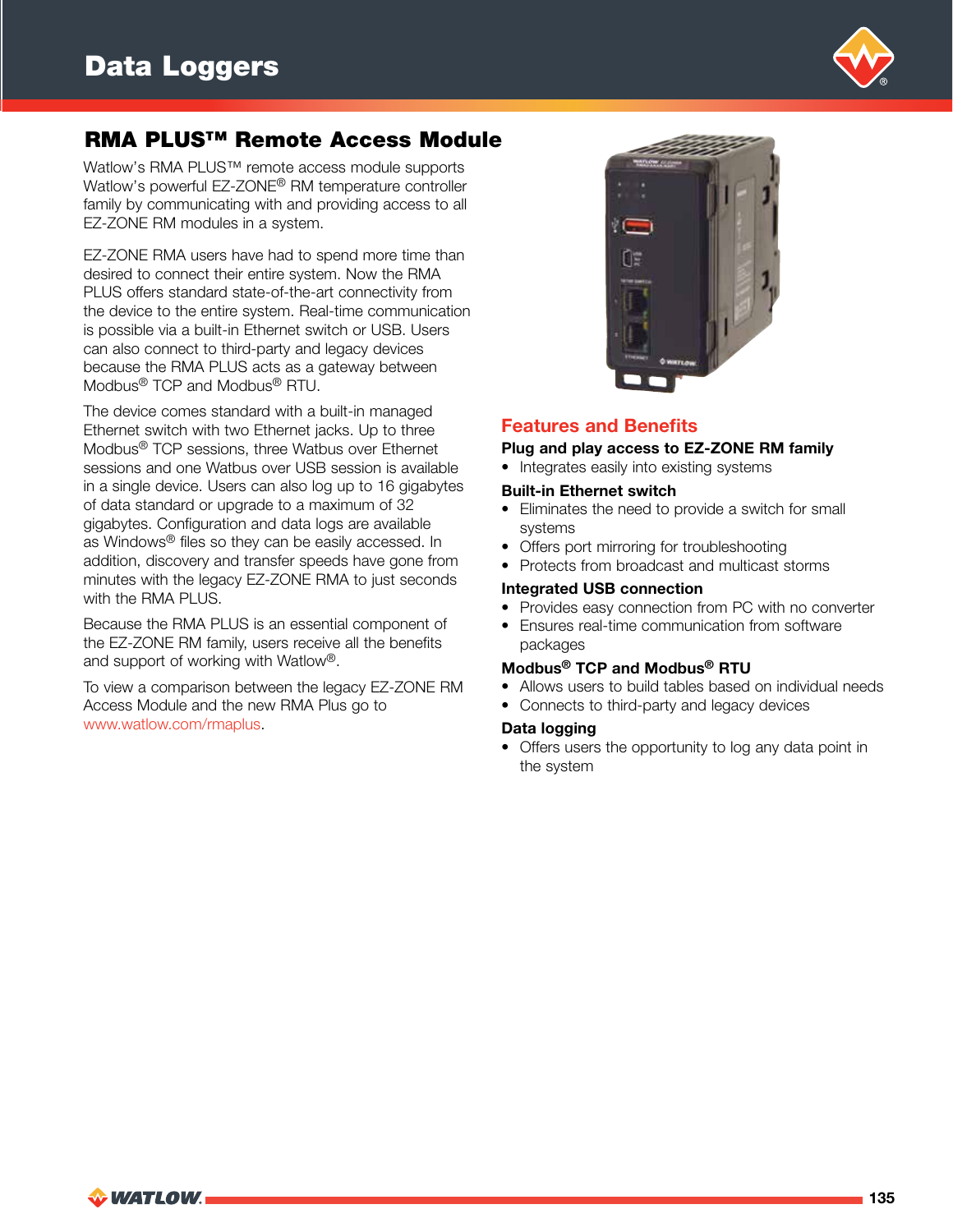

## RMA PLUS Remote Access Module

## **Specifications**

(Select a RMA PLUS module for communication protocol options, data logging and system configuration).

#### Interoperable with:

- EZ-ZONE RM (C, E, H, L, S) version 9.0+ (high-speed Watbus)
- EZ-ZONE RM (A, C, E, H, L, S) (low-speed Watbus)
- EZ-ZONE PM, RUI, ST (low-speed Watbus)
- EZ-ZONE RM (F, G, UH, Z)
- POWERGLIDE<sup>®</sup>

## Line Voltage/Power

- Power consumption: 4 W, 9VA
- Any external power supply used should comply with a Class 2 or SELV rating

#### Isolated Serial Communications

• All modules ship with standard bus protocol (Watbus) for configuration and communication connection to all EZ-ZONE products

## Standard Communication

- Watbus over Ethernet (gateway to high-speed Watbus)
- Watbus over USB (gateway to high-speed Watbus)
- Watbus via Serial ('C' connector)
- Modbus<sup>®</sup> TCP

## Additional Communication Options

- EIA-232/485, Modbus® RTU
- DeviceNet™ (future option)
- EtherNet/IP™ (future option)

## USB

- USB 2.0 device
- Mini USB connector type
- Recognized as a composite device: Vendor specific and mass storage classes
- USB host (future option)

#### Real Time Clock with Battery Backup

- Accuracy (typical): +/- 30ppm at 77°F (25°C)
- +30/-100ppm overtemperature operating range
- Battery type and typical lifetime rating: 10 years at 77°F (25°C)
- Lithium battery used, recycle properly

#### Data Logging

- Maximum of 2000 valid records
- Maximum of 500 unique data points per Watbus bus and zone
- File storage on embedded micro SD memory
- Comma separated value (.CSV) file type
- Access log files via USB device port

#### Memory Card

- Micro SDHC (4-32GB)
- 4GB class 4 SDHC on standard models (operating temperature: -25 to 85°C)
- 16GB class 10 SDHC on data log models (operating temperature: -40 to 85°C)
- -4 to 185°F (-20 to 85°C) ambient rating, non-volatile memory

Note: All module parameters are backed up in memory.